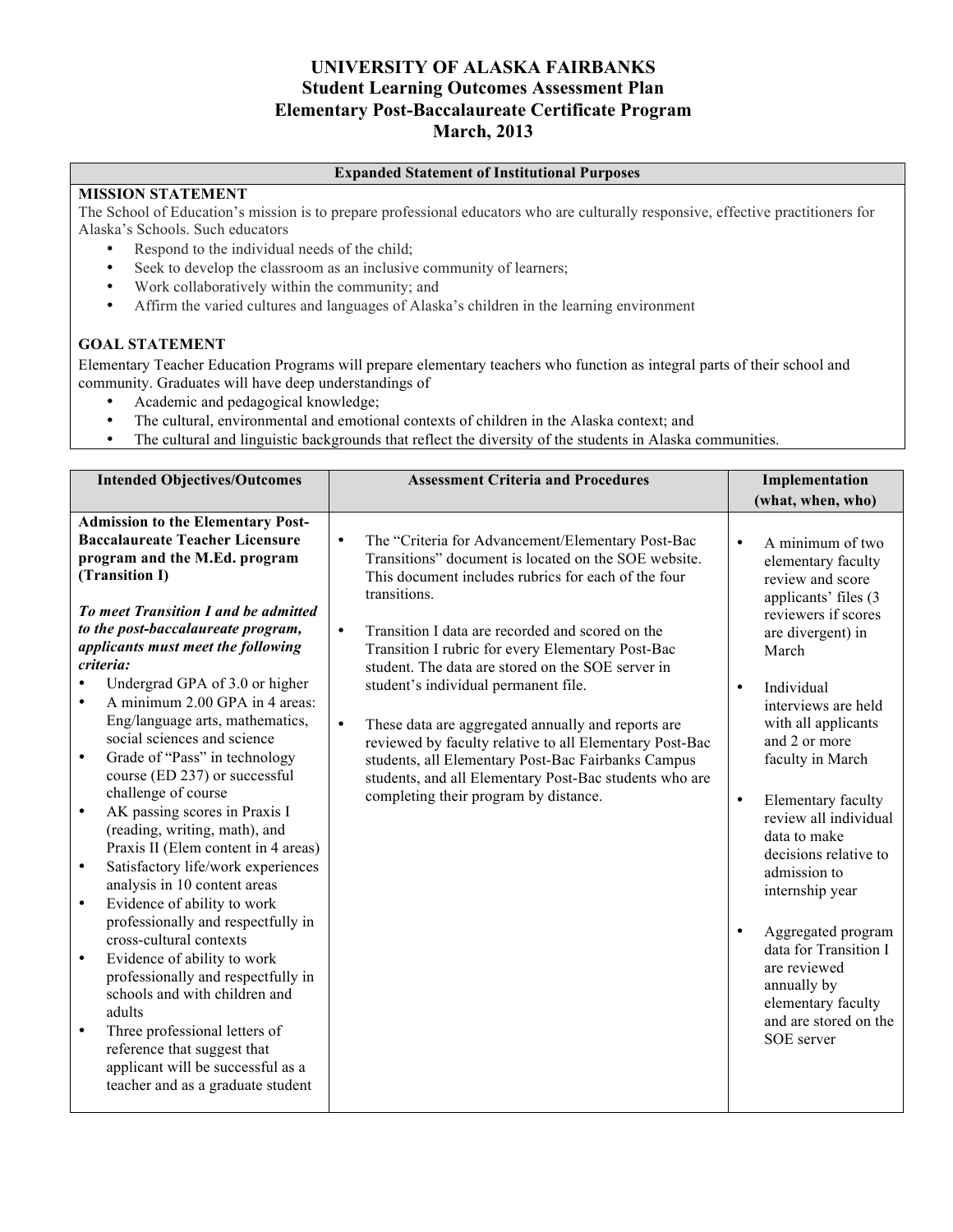## **UNIVERSITY OF ALASKA FAIRBANKS Student Learning Outcomes Assessment Plan Elementary Post-Baccalaureate Certificate Program March, 2013**

| <b>Intended Objectives/Outcomes</b>                                                                                                                                                                                                                                                                                                                                                                                                                                                                                                                                                                                                                                                                                                                                                                                                                                                                                                                                                  | <b>Assessment Criteria and Procedures</b>                                                                                                                                                                                                                                                                                                                                                                                                                                                                                                                                                                                                                                                                               | Implementation                                                                                                                                                                                                                                                                                                                                                                                              |
|--------------------------------------------------------------------------------------------------------------------------------------------------------------------------------------------------------------------------------------------------------------------------------------------------------------------------------------------------------------------------------------------------------------------------------------------------------------------------------------------------------------------------------------------------------------------------------------------------------------------------------------------------------------------------------------------------------------------------------------------------------------------------------------------------------------------------------------------------------------------------------------------------------------------------------------------------------------------------------------|-------------------------------------------------------------------------------------------------------------------------------------------------------------------------------------------------------------------------------------------------------------------------------------------------------------------------------------------------------------------------------------------------------------------------------------------------------------------------------------------------------------------------------------------------------------------------------------------------------------------------------------------------------------------------------------------------------------------------|-------------------------------------------------------------------------------------------------------------------------------------------------------------------------------------------------------------------------------------------------------------------------------------------------------------------------------------------------------------------------------------------------------------|
|                                                                                                                                                                                                                                                                                                                                                                                                                                                                                                                                                                                                                                                                                                                                                                                                                                                                                                                                                                                      |                                                                                                                                                                                                                                                                                                                                                                                                                                                                                                                                                                                                                                                                                                                         | (what, when, who)                                                                                                                                                                                                                                                                                                                                                                                           |
| <b>Admission to Internship Year</b><br>following summer coursework<br>(Transition II)<br>To meet Transition II and be allowed<br>to begin the internship, students must<br>meet the following criteria:                                                                                                                                                                                                                                                                                                                                                                                                                                                                                                                                                                                                                                                                                                                                                                              | $\bullet$<br>The "Criteria for Advancement/Elementary Post-Bac<br>Transitions" document is located on the SOE website.<br>This document includes rubrics for each of the four<br>transitions.<br>$\bullet$<br>Transition II data are recorded and scored on the<br>Transition II rubric for every Elementary PB                                                                                                                                                                                                                                                                                                                                                                                                         | $\bullet$<br>Elementary faculty<br>review progress in<br>students' 3 graduate<br>level summer<br>courses to determine<br>if students can begin                                                                                                                                                                                                                                                              |
| Grades of B or above in all<br>$\bullet$<br>summer coursework (ED 624, ED<br>625, ED 626)<br>Demonstration of acceptable<br>$\bullet$<br>professional characteristics as<br>recorded on the Professional<br>Characteristics Feedback Form<br>(PCFF) completed by minimum<br>of 3 faculty                                                                                                                                                                                                                                                                                                                                                                                                                                                                                                                                                                                                                                                                                             | student. The data are stored on the SOE server in every<br>student's permanent file.<br>$\bullet$<br>These data are aggregated annually and reports are<br>reviewed by faculty relative to all Elem Post-Bac<br>students, all Elem Post-Bac Fairbanks Campus students,<br>and all Elem Post-Bac students who are completing their<br>program by distance.                                                                                                                                                                                                                                                                                                                                                               | year-long internship<br>in an elementary<br>classroom<br>$\bullet$<br>Elementary<br>Department Chair<br>and SOE Fieldwork<br>Coordinator review<br>PCFF scores in July                                                                                                                                                                                                                                      |
| <b>Internship/Student Teaching and</b><br><b>Academic Coursework (Transitions</b><br>III and IV)<br>To meet Transitions III and IV and<br>to receive the post-baccalaureate<br>program certificate and to be<br>recommended for an Alaska teaching<br>license, students must demonstrate<br>competency at a beginning teacher<br>level in the UAF/AK Teacher<br><b>Standards by successfully completing</b><br>the following critical assignments:<br>Math – Week of Teaching Math<br>$\bullet$<br>(ED 478/678)<br>Science - Develop and teach<br>$\bullet$<br>Science Unit (ED 479/688)<br>Art - Local Artist Project (ED<br>$\bullet$<br>414)<br>Social Studies - Develop and<br>$\bullet$<br>teach Social Studies Unit (ED<br>412)<br>Lang Arts - Week of Teaching<br>$\bullet$<br>Language Arts (ED 411)<br>PE/Health - PE & Health Lessons<br>$\bullet$<br>(ED 417)<br>Parent handbook (ED 469)<br>$\bullet$<br>Education philosophy oral<br>$\bullet$<br>presentation (ED 468) | $\bullet$<br>The "Criteria for Advancement/Elementary Post-Bac<br>Transitions" document is located on the SOE website.<br>This document includes rubrics for each of the four<br>transitions.<br>$\bullet$<br>Transition III and IV data is recorded and scored on the<br>Transition III and IV rubrics for every Elementary Post-<br>Bac student. The data are stored on the SOE server in<br>student's individual permanent file.<br>$\bullet$<br>Critical assignments data are aggregated annually and<br>reports are reviewed by faculty relative to all Elem Post-<br>Bac students, all Elem Post-Bac Fairbanks Campus<br>students, and all Elem Post-Bac students who are<br>completing their degree by distance. | Elementary faculty<br>٠<br>evaluate individual<br>progress on this set<br>of critical<br>assignments on an<br>on-going basis<br>throughout the<br>internship year<br>using instructor-<br>created rubrics<br>Aggregated program<br>$\bullet$<br>data for all critical<br>assignments in<br>Transitions III & IV<br>are reviewed<br>annually by<br>elementary faculty<br>and are stored on the<br>SOE server |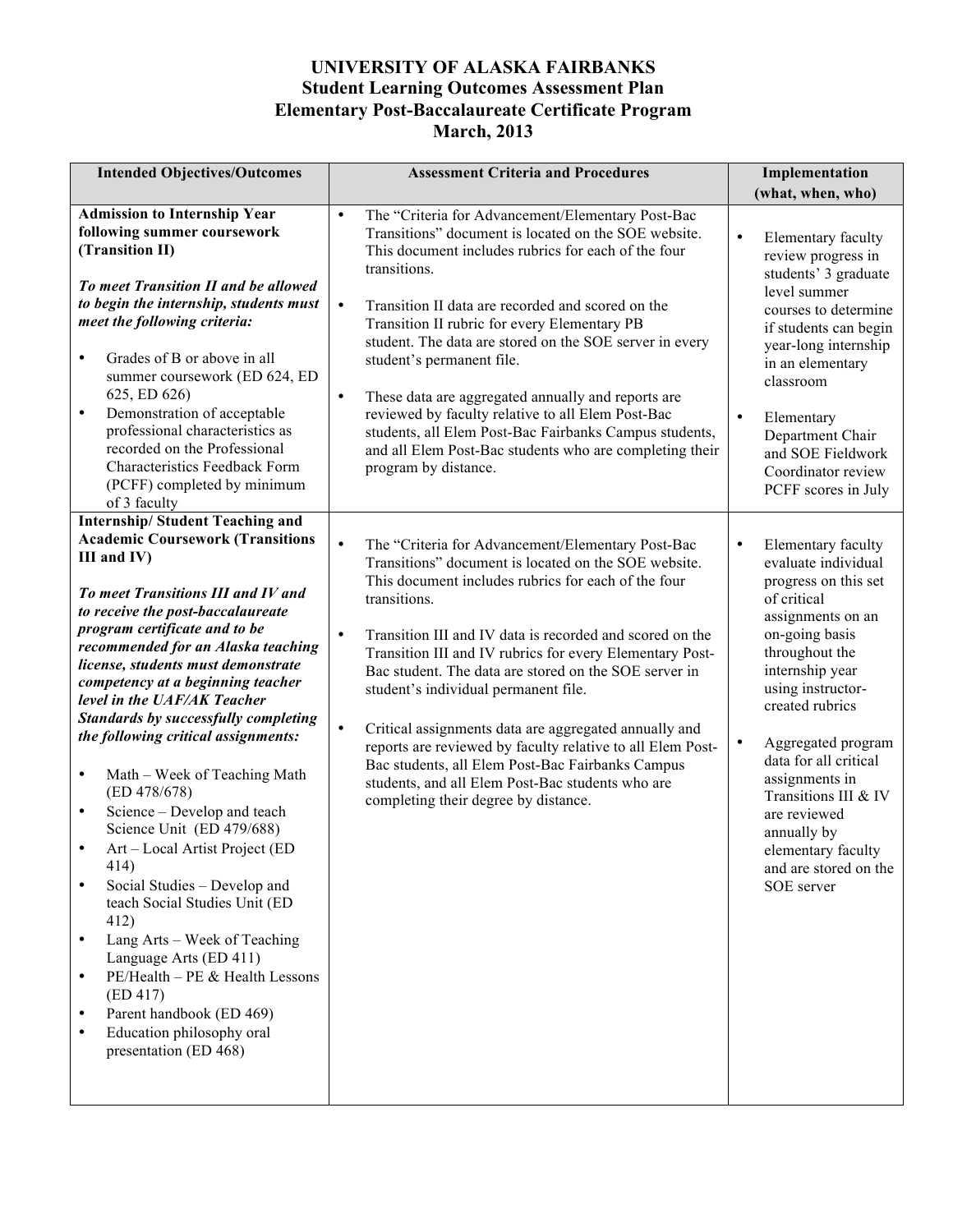## **UNIVERSITY OF ALASKA FAIRBANKS Student Learning Outcomes Assessment Plan Elementary Post-Baccalaureate Certificate Program March, 2013**

| <b>Intended Objectives/Outcomes</b>                                                                                                                                                                                                                                                                                                                                                                                                                                                                                                                                                                                                                                                                                                                                                                                                 | <b>Assessment Criteria and Procedures</b>                                                                                                                                                                                                                                                                                                                                                                                                                                                                                                                                                                                                                                                                                                                                                                                                                                                                                                                          | Implementation                                                                                                                                                                                                                                                                                                                                                                                                                                |
|-------------------------------------------------------------------------------------------------------------------------------------------------------------------------------------------------------------------------------------------------------------------------------------------------------------------------------------------------------------------------------------------------------------------------------------------------------------------------------------------------------------------------------------------------------------------------------------------------------------------------------------------------------------------------------------------------------------------------------------------------------------------------------------------------------------------------------------|--------------------------------------------------------------------------------------------------------------------------------------------------------------------------------------------------------------------------------------------------------------------------------------------------------------------------------------------------------------------------------------------------------------------------------------------------------------------------------------------------------------------------------------------------------------------------------------------------------------------------------------------------------------------------------------------------------------------------------------------------------------------------------------------------------------------------------------------------------------------------------------------------------------------------------------------------------------------|-----------------------------------------------------------------------------------------------------------------------------------------------------------------------------------------------------------------------------------------------------------------------------------------------------------------------------------------------------------------------------------------------------------------------------------------------|
|                                                                                                                                                                                                                                                                                                                                                                                                                                                                                                                                                                                                                                                                                                                                                                                                                                     |                                                                                                                                                                                                                                                                                                                                                                                                                                                                                                                                                                                                                                                                                                                                                                                                                                                                                                                                                                    | (what, when, who)                                                                                                                                                                                                                                                                                                                                                                                                                             |
| <b>Internship/Student Teaching &amp;</b><br><b>Professional Dispositions</b><br>(Transitions III and IV)<br><b>To meet Transitions III and IV</b><br>and to receive the post-<br>baccalaureate program certificate<br>and to be recommended for an<br><b>Alaska teaching license, students</b><br>must demonstrate competency at<br>a beginning teacher level in the<br><b>UAF/AK Teacher Standards by</b><br>successfully completing the<br>following critical assignments:<br>Professional Characteristics<br>$\bullet$<br>Feedback Form<br><b>Standards-based Summative</b><br>$\bullet$<br><b>Observation Feedback Form</b><br>Full-Time Student Teaching<br>$\bullet$<br><b>Binder</b><br>Looking at Student Work Binder<br>$\bullet$<br>Literacy Development Profiles<br>$\bullet$<br><b>Synthesizing Papers</b><br>$\bullet$ | $\bullet$<br>The "Criteria for Advancement/Elementary Post-Bac<br>Transitions" document is located on the SOE website.<br>This document includes rubrics for each of the four<br>transitions.<br>$\bullet$<br>Transition III and IV data are recorded and scored on the<br>Transition III and IV rubric for every Elementary Post-<br>Bac student. The data are stored on the SOE server in<br>student's individual permanent file.<br>$\bullet$<br>These data are aggregated annually and reports are<br>reviewed by faculty relative to all Elem Post-Bac<br>students, all Elem Post-Bac Fairbanks Campus students,<br>and all Elem Post-Bac students who are completing their<br>degree by distance.                                                                                                                                                                                                                                                            | Elementary faculty,<br>$\bullet$<br>university<br>supervisors, and<br>classroom<br>elementary mentor<br>teachers provide<br>assessment and<br>review it<br>collectively at<br>multiple times<br>throughout the<br>internship year.<br>$\bullet$<br>Aggregated program<br>data for this set of<br>critical assignments<br>in Transitions III &<br>IV are reviewed<br>annually by<br>elementary faculty<br>and are stored on the<br>SOE server. |
| Hiring and Follow-Up Information<br>The Elementary Post-Baccalaureate<br>degree will prepare students who<br>will<br>Be quickly hired in Alaska<br>$\bullet$<br>schools<br>Continue to work for many years<br>$\bullet$<br>as teachers in Alaska schools<br>Feel that their BAE degree<br>$\bullet$<br>requirements prepared them to<br>successfully meet the challenges<br>of being an elementary teacher<br>Be sought after by school districts<br>$\bullet$<br>and administrators because of the<br>quality of the BAE degree<br>coursework and fieldwork                                                                                                                                                                                                                                                                        | $\bullet$<br>All Elementary Post-Bac program completers who are<br>hired in Alaska's public schools and their administrators<br>receive a survey with questions about the quality of our<br>elementary teacher preparation program relative to<br>responsibilities as new teachers. These data are<br>aggregated at the program level and reports are<br>generated.<br>Through a collaborative arrangement with the Alaska<br>$\bullet$<br>Dept of Education & Early Development, the UAF<br>School of Education maintains an extensive database<br>that provides data showing employments of graduates-<br>if they are hired by a public school in Alaska. This is<br>updated annually and it currently allows us to track<br>approximately 4,5000 graduates from UAF's teacher<br>education programs. The AK Department of Education<br>& Early Development provides us with the district, the<br>school, and the teaching position for all of our<br>graduates. | Follow-up surveys<br>$\bullet$<br>are sent<br>electronically.<br>$\bullet$<br>SOE technology<br>support staff and<br>elementary faculty<br>have responsibility<br>for working with the<br>AK Dept of Ed and<br>Early Development<br>to maintain the SOE<br>hiring database.<br>Data from EED is<br>$\bullet$<br>stored on the SOE<br>server. Elementary<br>faculty aggregate<br>and review hiring<br>data annually.                           |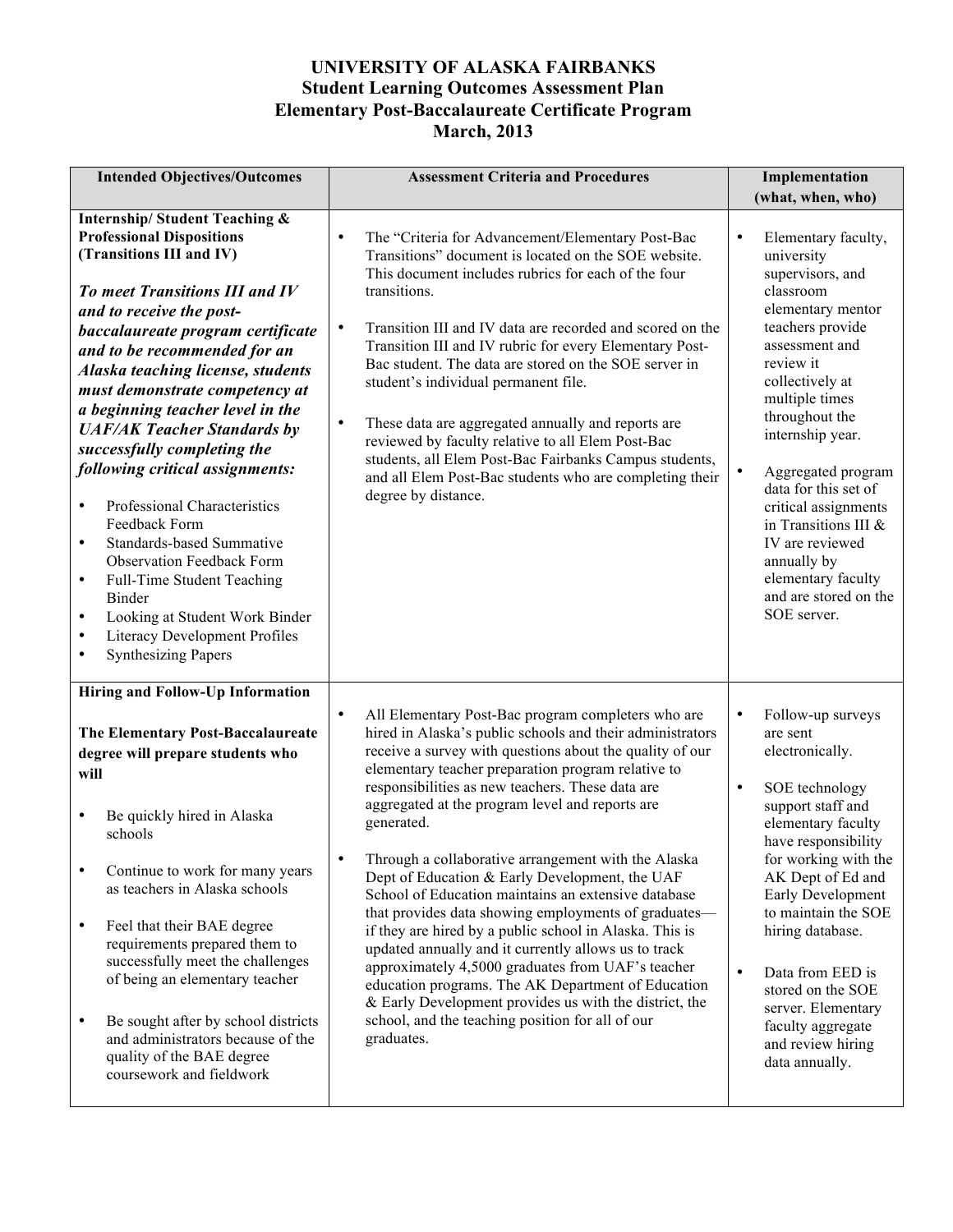### **Criteria for Advancement through UAF Postbaccalaureate Elementary Certification Program**

The progress and the performance of graduate students in the UAF Postbaccalaureate Elementary Certification Program are assessed through multiple measures at four major "transition" points. The transition points are as follows:

**TRANSITION ONE:** Entry into the postbac elementary certification program is contingent on acceptable levels of performance in the following areas: overall undergraduate GPA, Praxis I scores, GPAs in English, math, social sciences and science, life/work experiences in eight content areas, experiences with children and schools, cross cultural experiences, admissions essay, and letters of reference. Applicants must also take the Praxis II Elementary Education: Content Knowledge exam. For diagnostic purposes, rather than decision purposes, the School of Education also requires an extemporaneous writing sample, completion of a mathematics quiz and an interview with program faculty.

**TRANSITION TWO:** Following completion of summer coursework, the performance of the postbaccalaureate candidates is evaluated again. This evaluation is based on two main sets of criteria: grades in summer coursework (ED 624, 625 and 626) and the aggregation of data collected from Professional Characteristics Feedback forms completed by instructors of the three courses. Postbaccalaureate interns must receive a B or higher in these three courses to continue on to the internship.

**TRANSITION THREE:** At transition three, candidates are required to meet each assessed Elementary Summative Standards-based Assessment Plan (ESSAP) competency at the acceptable or target level in order to continue. Candidates must receive a grade of C or better in each course in order to continue in the program. They cannot receive a grade of C or better if they do not meet the required competencies in each course at the acceptable or target level. If any assessed competency is rated as unacceptable, the respective course instructor prepares a Plan of Improvement with specific activities and dates to address the area of difficulty. Candidates must fulfill the requirements of their Plan of Improvement by the specified dates in order to continue.

**TRANSITION FOUR**: Throughout the spring semester, the performance of candidates continues to be evaluated relative to their performance in the competencies of the Elementary Summative Standards-based Assessment Plan (ESSAP). The Summative Observation Feedback Form (SOFF) provides an additional standards-based assessment. Candidates must receive a grade of C or better in each course, and they cannot receive a grade of C or better if they do not meet the required ESSAP competencies in each course at the acceptable or target level. If any assessed competency is rated as unacceptable, the respective course instructor prepares a Plan of Improvement. Candidates must fulfill the requirements of this Plan by the specified dates in order to complete the program and receive an institutional recommendation, and, consequently, a teaching certificate. Since the collection of evidence to assess candidate progress is ongoing throughout the internship year, most candidate difficulties are targeted early enough to allow for the development, implementation and assessment of the Plan prior to program completion.

*The following pages show criteria for advancement through Postbac program transition points.*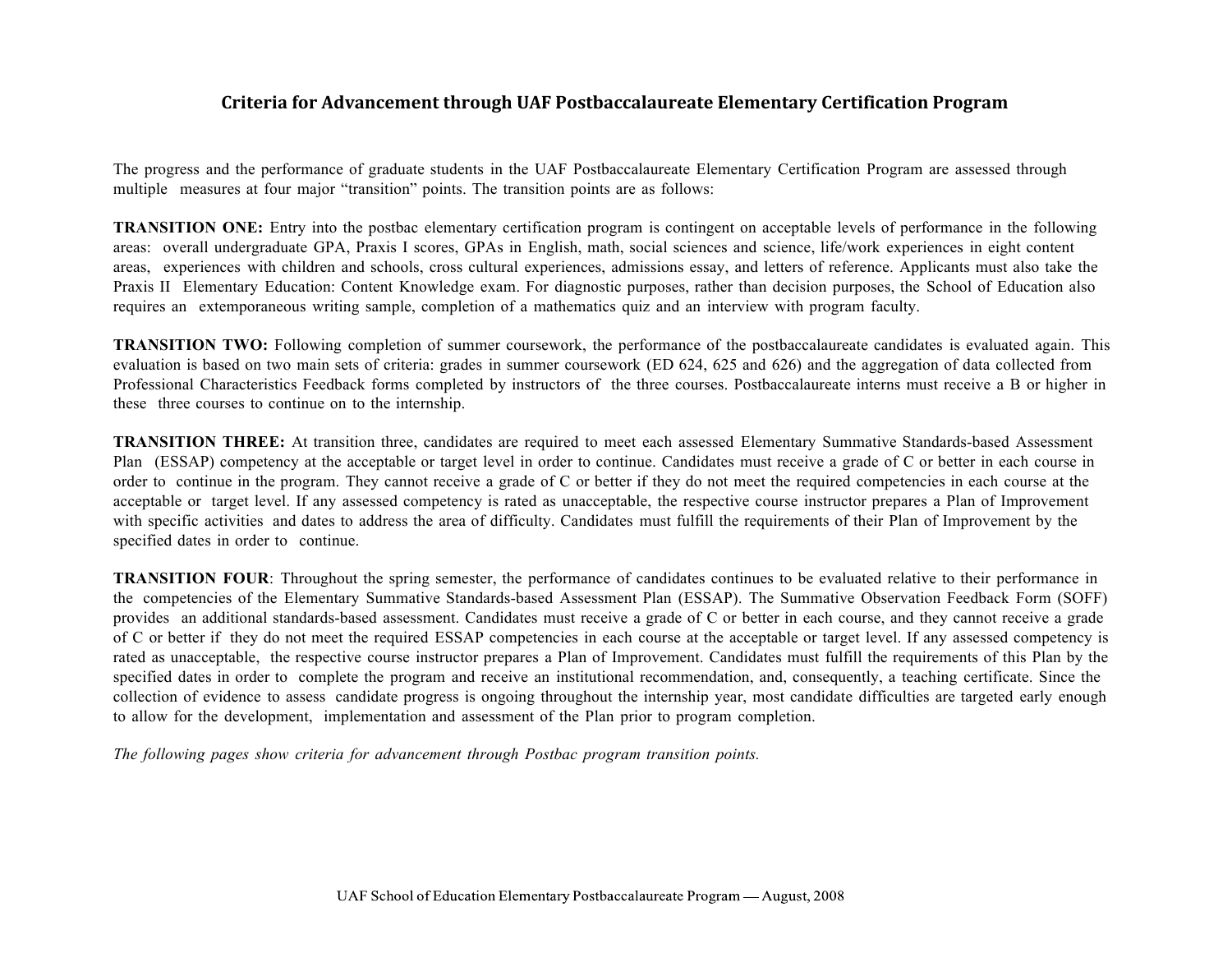# **Criteria for Transition One: Admission to Postbaccalaureate Program**

| <b>Activity/Requirement</b>   | <b>TARGET</b>                     | <b>ACCEPTABLE</b>               | <b>PROVISIONAL</b>               | <b>UNACCEPTABLE</b>               |
|-------------------------------|-----------------------------------|---------------------------------|----------------------------------|-----------------------------------|
| Overall GPA                   | Overall undergraduate GPA of      | Overall undergraduate GPA of    | Overall undergraduate GPA        | Overall undergraduate GPA         |
|                               | 3.2 or higher                     | 3.0 or higher                   | between 2.75 and 3.0 (with       | below 2.75 with no rationale or   |
|                               |                                   |                                 | strong rationale for GPA of      | explanation for undergraduate     |
|                               |                                   |                                 | less than $3.0$ )                | GPA of less than 3.0              |
| GPA in math,                  | Overall GPA of 3.0 in four        | Overall GPA between 2.0 and     | None                             | Overall GPA below 2.0 in any      |
| English/language arts, social | major content areas               | 3.0 in four major content areas |                                  | major content area                |
| sciences and science          |                                   |                                 |                                  |                                   |
| Technology competency         | Grade of "Pass" in ED 237         | Grade of "Pass" in ED 237 or    | ED 237 not completed and/or      | Grade of "F" in ED 237 and/or     |
|                               | (Technology Tools for             | successful challenge of course  | challenge of all sections not    | unsuccessful challenge of         |
|                               | Teachers) or successful challenge |                                 | completed                        | course                            |
|                               | of course                         |                                 |                                  |                                   |
| Praxis I exam                 | Scores of 180 or higher in math   | All areas of Praxis 1 exam      | 1 or more areas of Praxis not    | 1 or more areas of Praxis not     |
|                               | and reading, score of 175 or      | meet State of Alaska passing    | yet met at time of spring review | yet passed prior to start date of |
|                               | higher on writing                 | scores                          |                                  | ED 624                            |
| Praxis II exam                | Praxis II exam score is above     | Praxis II exam score meets      | NA                               | $\overline{NA}$                   |
|                               | 170                               | Alaska's passing score          |                                  |                                   |
|                               |                                   | (pending Faculty Senate         |                                  |                                   |
|                               |                                   | approval)                       |                                  |                                   |
| Life and work experiences     | Applicant has extensive life      | Applicant has some life and/or  | Applicant is lacking any life    | Applicant does not provide        |
| analysis in content areas     | and/or work experiences in 8 of   | work experiences in all content | and/or work experiences in a     | evidence of life and/or work      |
|                               | 10 content areas                  | areas                           | major content area               | experience in any area            |
| Cross cultural experiences    | Applicant has extensive and       | Applicant has some cross-       | Applicant has limited cross-     | Applicant does not provide        |
| including experiences with    | meaningful cross-cultural         | cultural experiences            | cultural experiences             | evidence of any cross-cultural    |
| Alaska Native people          | experiences, including those      |                                 |                                  | experiences                       |
|                               | with Alaska Native people         |                                 |                                  |                                   |
| Experiences with children/    | Applicant has extensive           | Applicant has some experience   | NA                               | No experience working with        |
| schools                       | experience working with           | working with children in        |                                  | children in schools               |
|                               | children in schools               | schools                         |                                  |                                   |
| Letters of reference          | Letters of reference are strong   | Letters of reference suggest    | Letters of reference are         | One or more letters of            |
|                               | and are from individuals who      | intern will be successful in    | adequate but not glowing         | reference not received and/or     |
|                               | have direct knowledge of what     | teaching profession and are     | and/or letters are from          | they do not positively promote    |
|                               | will constitute success in the    | from individuals who have       | individuals with whom the        | the applicant, or they are from   |
|                               | teaching profession               | direct knowledge of what will   | intern's connection may be       | family members.                   |
|                               |                                   | constitute success in the       | questionable.                    |                                   |
|                               |                                   | teaching profession             |                                  |                                   |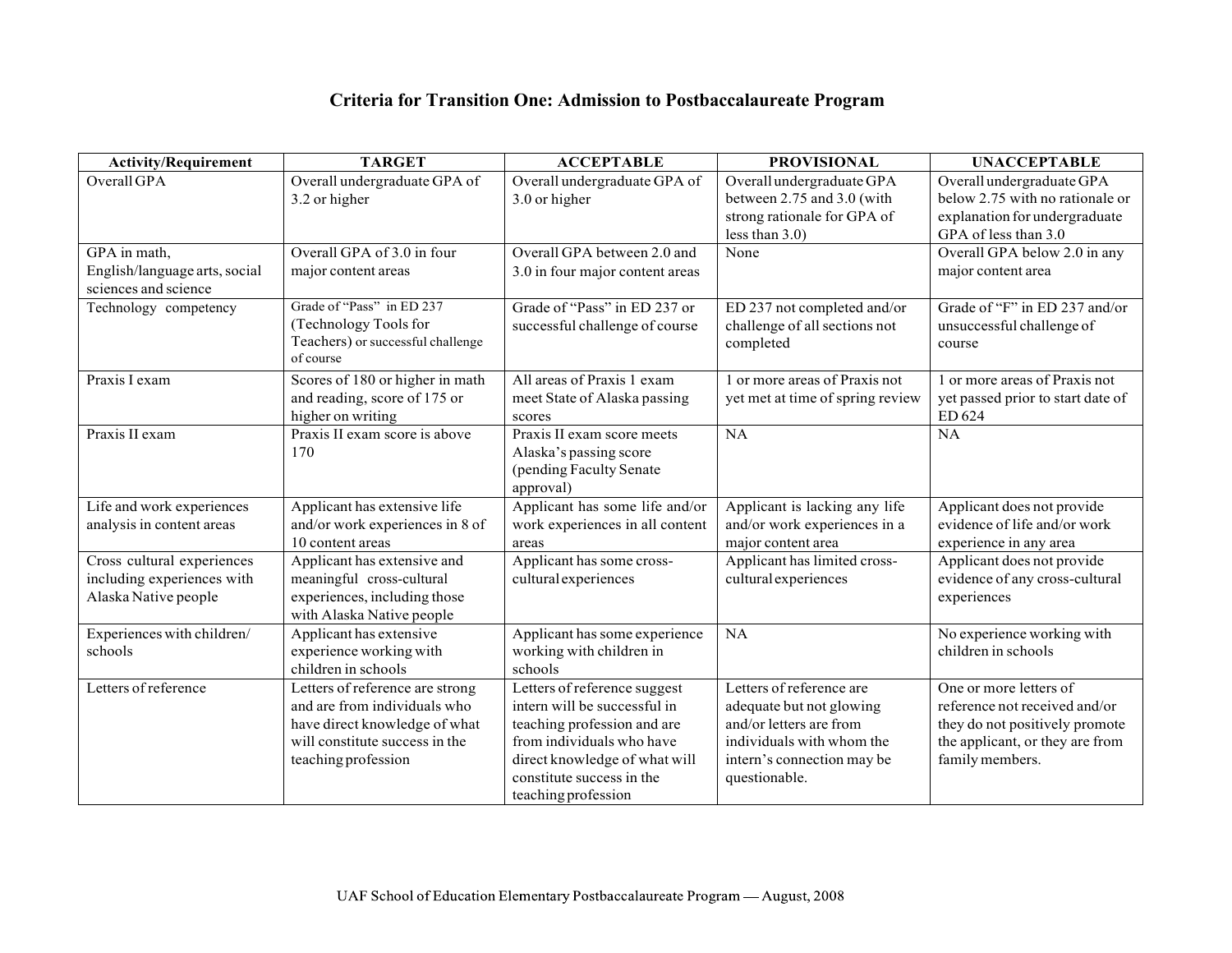# **Criteria for Transition Two: Admission to Internship Year (following summer coursework)**

| <b>Activity/Requirement</b>                           | <b>TARGET</b>                          | <b>ACCEPTABLE</b>                               | <b>PROVISIONAL</b>             | <b>UNACCEPTABLE</b>                             |
|-------------------------------------------------------|----------------------------------------|-------------------------------------------------|--------------------------------|-------------------------------------------------|
| Grades in required summer<br>coursework: ED 624, 625, | Grade of A in all summer<br>coursework | Grade of B or above in all<br>summer coursework | <b>NA</b>                      | Grade of C or below in any<br>summer coursework |
| and $626$                                             |                                        |                                                 |                                |                                                 |
| PCFF from instructors in ED                           | PCFF's received from School of         | PCFF's received from School                     | PCFF's received from School    | Low ratings ( <i>i.e.</i> , more than           |
| 624, 625, and 626                                     | Education Instructors with no          | of Education instructors with                   | of Education instructors       | two 0's or 1's by more than one                 |
|                                                       | $0's$ or $1's$                         | one score of 0 or 1 from one                    | include a score of 0 or 1 from | faculty member) on PCFF                         |
|                                                       |                                        | instructors                                     | two or more instructors. This  | forms completed by summer                       |
|                                                       |                                        |                                                 | will                           | course instructors                              |
|                                                       |                                        |                                                 | prompt the development of a    |                                                 |
|                                                       |                                        |                                                 | Plan of Improvement by the     |                                                 |
|                                                       |                                        |                                                 | appropriate faculty. The goals |                                                 |
|                                                       |                                        |                                                 | of the Plan of Improvement     |                                                 |
|                                                       |                                        |                                                 | must be met before beginning   |                                                 |
|                                                       |                                        |                                                 | the Internship Year.           |                                                 |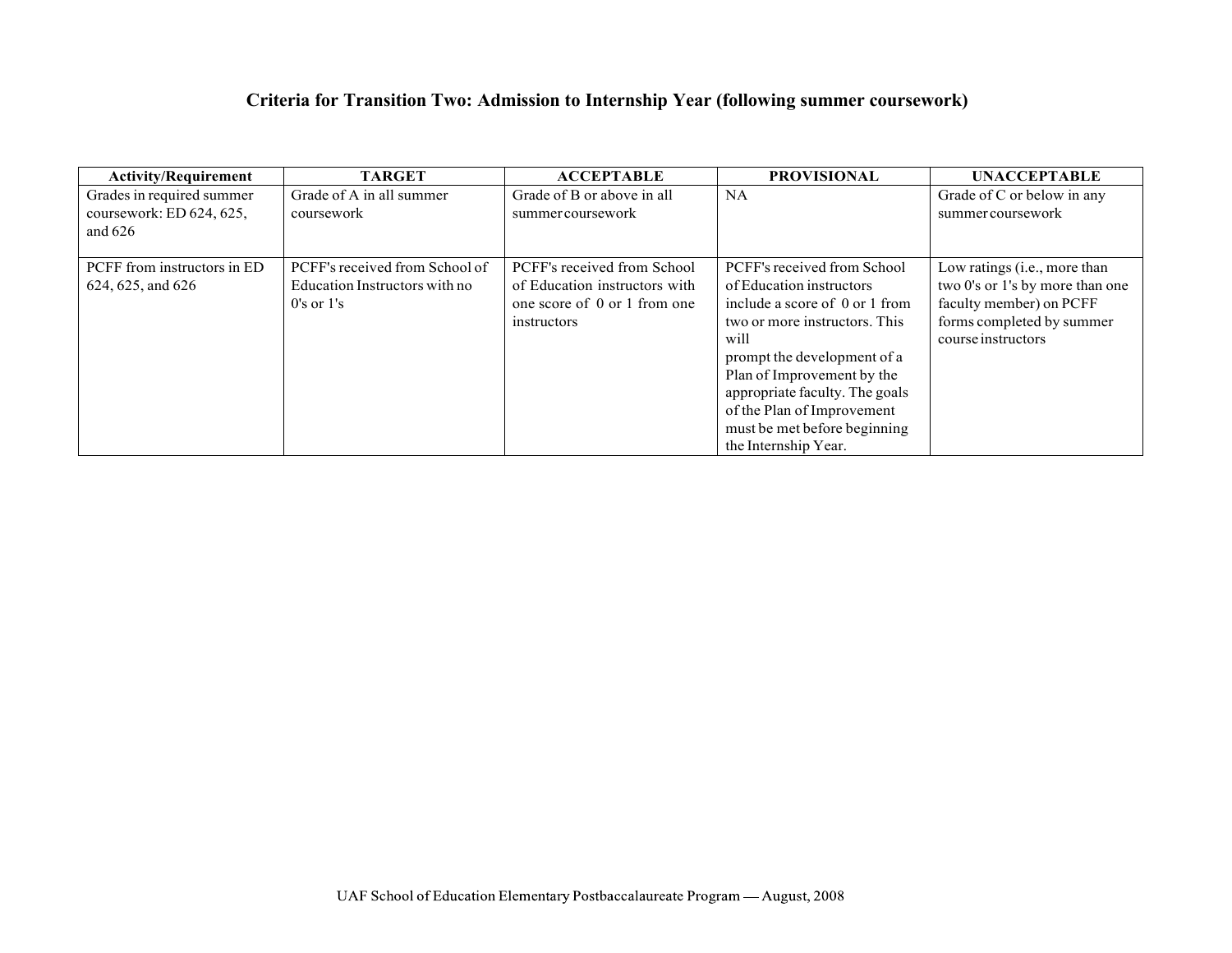## **Criteria for Transition Points Three and Four (based on Elementary Summative Standards-based Assessment Plan)**

|                   | <b>Target</b>                                                                                                      | Acceptable                                                | Unacceptable                                                            |
|-------------------|--------------------------------------------------------------------------------------------------------------------|-----------------------------------------------------------|-------------------------------------------------------------------------|
| <b>Standard 1</b> | 50% or more of assessed competencies<br>for standard are rated as "target" and<br>none are rated as "unacceptable" | All competencies are rated as<br>"acceptable" or "target" | One or more of the assessed<br>competencies are rated as "unacceptable" |
| <b>Standard 2</b> | 50% or more of assessed competencies<br>for standard are rated as "target" and<br>none are rated as "unacceptable" | All competencies are rated as<br>"acceptable" or "target" | One or more of the assessed<br>competencies are rated as "unacceptable" |
| <b>Standard 3</b> | 50% or more of assessed competencies<br>for standard are rated as "target" and<br>none are rated as "unacceptable" | All competencies are rated as<br>"acceptable" or "target" | One or more of the assessed<br>competencies are rated as "unacceptable" |
| Standard 4        | 50% or more of assessed competencies<br>for standard are rated as "target" and<br>none are rated as "unacceptable" | All competencies are rated as<br>"acceptable" or "target" | One or more of the assessed<br>competencies are rated as "unacceptable" |
| Standard 5        | 50% or more of assessed competencies<br>for standard are rated as "target" and<br>none are rated as "unacceptable" | All competencies are rated as<br>"acceptable" or "target" | One or more of the assessed<br>competencies are rated as "unacceptable" |
| Standard 6        | 50% or more of assessed competencies<br>for standard are rated as "target" and<br>none are rated as "unacceptable" | All competencies are rated as<br>"acceptable" or "target" | One or more of the assessed<br>competencies are rated as "unacceptable" |
| <b>Standard 7</b> | 50% or more of assessed competencies<br>for standard are rated as "target" and<br>none are rated as "unacceptable" | All competencies are rated as<br>"acceptable" or "target" | One or more of the assessed<br>competencies are rated as "unacceptable" |
| <b>Standard 8</b> | 50% or more of assessed competencies<br>for standard are rated as "target" and<br>none are rated as "unacceptable" | All competencies are rated as<br>"acceptable" or "target" | One or more of the assessed<br>competencies are rated as "unacceptable" |

Internship year course assessment is competency based. Students cannot receive a grade of 'C' or better without meeting all of the competencies assessed in each course at an "acceptable" level. Students cannot continue in the internship year without grades of  $C$  or above in all courses.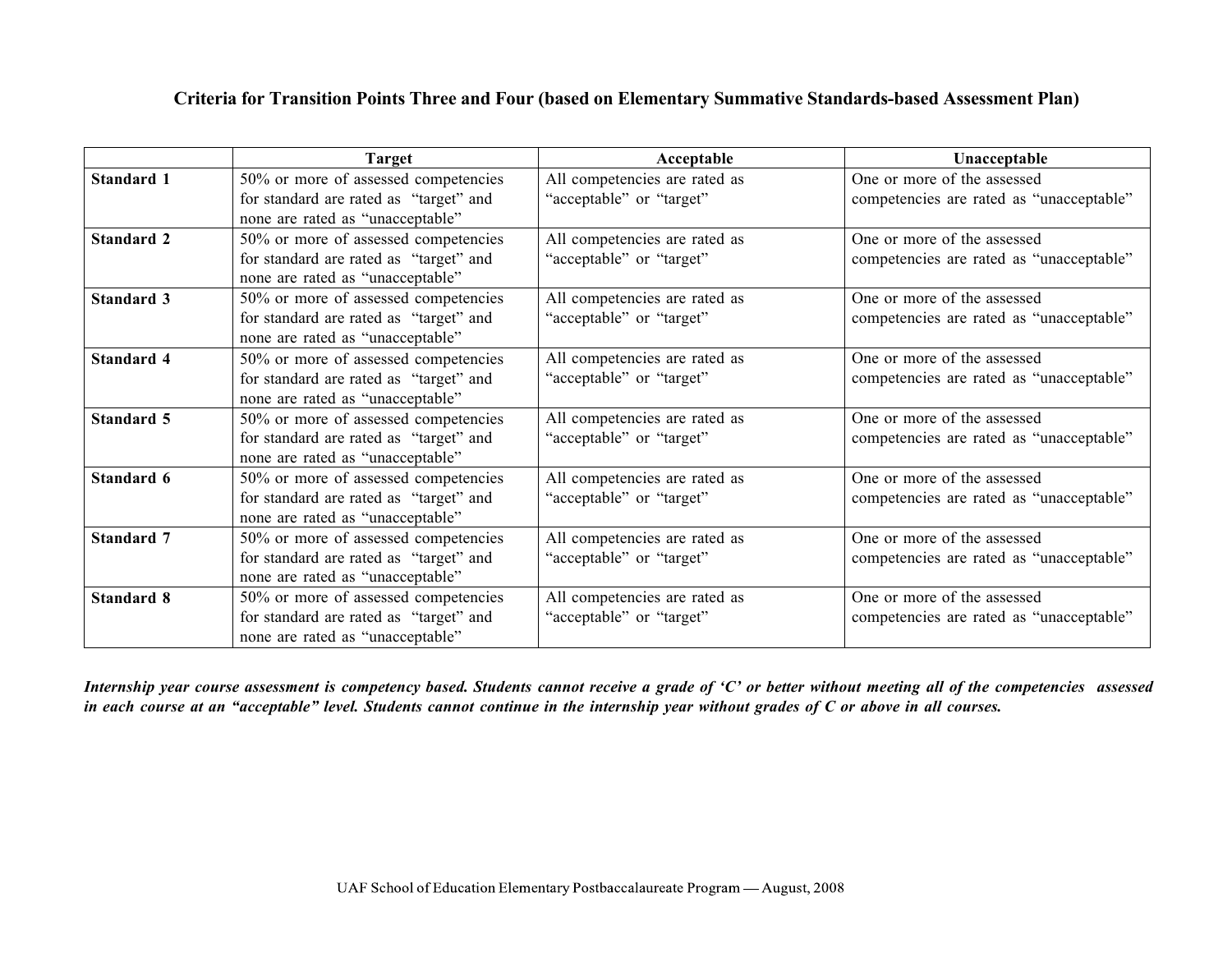### **ELEMENTARY POST-BACCALAUREATE LICENSURE PROGRAM DEGREE CHECKLIST**

| Name:              | <b>Semester Admitted:</b> |  |
|--------------------|---------------------------|--|
| <b>Student ID:</b> | Email:                    |  |

| Elementary Post-baccalaureate Licensure Coursework During Internship Year:                                                            | <b>Credits</b> |
|---------------------------------------------------------------------------------------------------------------------------------------|----------------|
| ED 624 Foundations of Education In Alaska                                                                                             | 3              |
| *Offered only in the summer on the Fairbanks Campus                                                                                   |                |
| ED 625 Exceptional Learners and Child Development                                                                                     | $\overline{3}$ |
| *Offered only in the summer on the Fairbanks Campus                                                                                   |                |
| ED 626 Teaching Reading, Writing and Language Arts                                                                                    | $\overline{3}$ |
| *Offered only in the summer on the Fairbanks Campus                                                                                   |                |
|                                                                                                                                       |                |
| ED 411 Reading, Writing, Language Arts: Methods and Curriculum Development<br>* Fall semester for both Fairbanks and distance interns | 3              |
| ED 412W Integrated Social Studies and Language Arts: Methods and Curriculum<br>Development                                            | $\overline{3}$ |
| * Fall semester for both Fairbanks and distance interns                                                                               |                |
| ED 414 Art, Music, and Drama in the Elementary Classroom                                                                              | $\overline{3}$ |
| * Fall semester for both Fairbanks and distance interns                                                                               |                |
| ED 678 Math Methods & Curriculum Development                                                                                          | $\overline{3}$ |
| * Fall semester for both Fairbanks and distance interns                                                                               |                |
| ED 466 Internship and Collaborative Student Teaching                                                                                  | $\overline{3}$ |
| * Fall semester for both Fairbanks and distance interns                                                                               |                |
| ED 467 Synthesizing the Standards I                                                                                                   | $\overline{2}$ |
| * Fall semester for both Fairbanks and distance interns                                                                               |                |
| ED 688 Science Methods & Curriculum Development                                                                                       | $\overline{3}$ |
| * Spring semester for both Fairbanks and distance interns                                                                             |                |
| ED 417 Physical Education and Health Education for Elementary Teachers                                                                | 3              |
| * Spring semester for both Fairbanks and distance interns                                                                             |                |
| ED 469 Synthesizing the Standards II                                                                                                  | $\overline{2}$ |
| * Spring semester for both Fairbanks and distance interns                                                                             |                |
| ED 468 Internship and Student Teaching                                                                                                | $\overline{4}$ |
| * Spring semester for both Fairbanks and distance interns                                                                             |                |
| ED 476 Literacy Development Profiles                                                                                                  | $\mathbf{1}$   |
| * Spring semester for both Fairbanks and distance interns                                                                             |                |

Total Number of Credits Required for Summer = 9 Total Number of Credits Required during Internship Year = 30 Total Number of Graduate Credits from Elementary Post-Baccalaureate Program that count towards M.Ed Requirements = 15